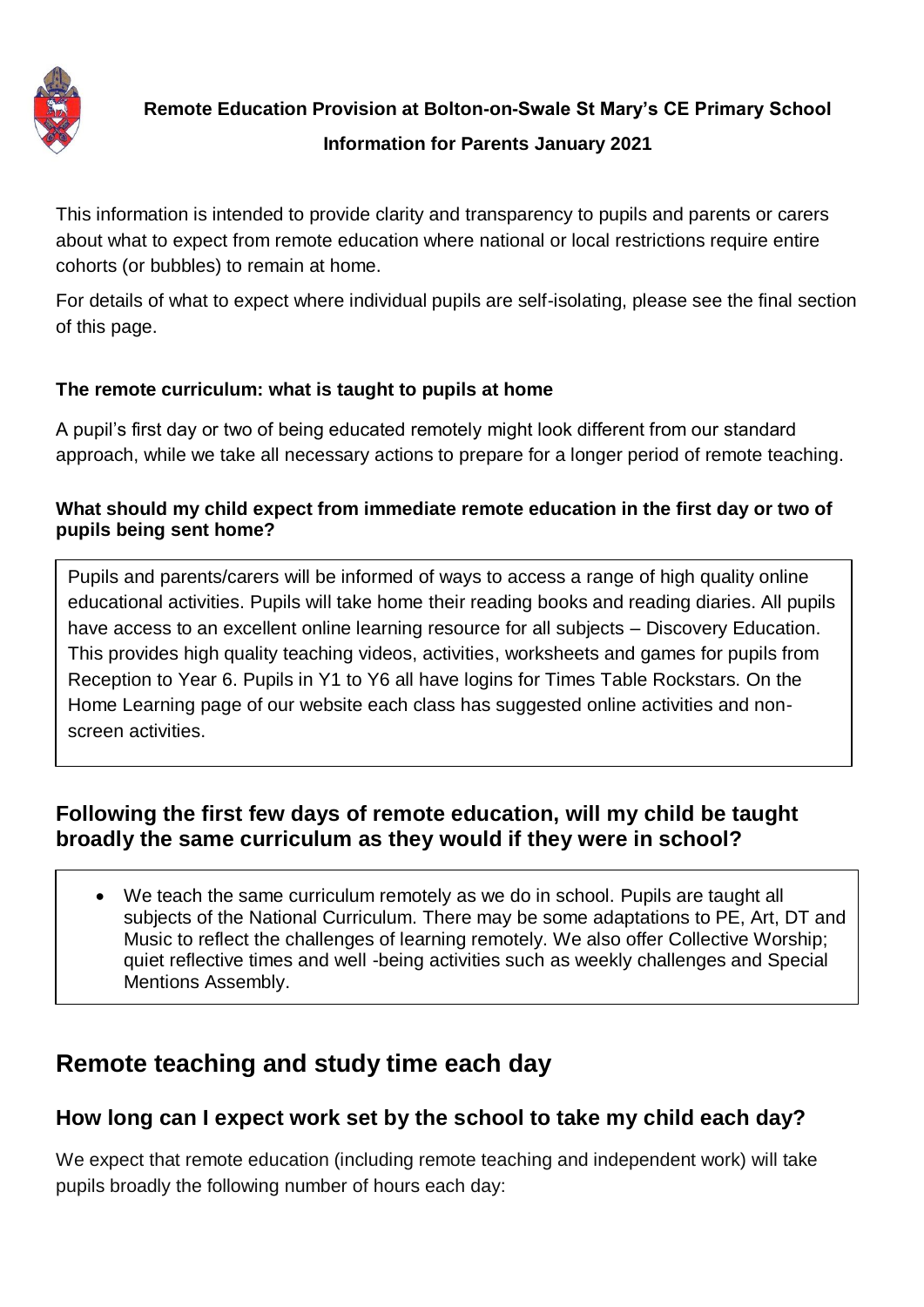| Reception and Key Stage 1 | 3 hours per day on average. Reception children may<br>require a more practical and personalised approach<br>depending on the needs of each child. Your class<br>teacher will support you and your child with this. |
|---------------------------|--------------------------------------------------------------------------------------------------------------------------------------------------------------------------------------------------------------------|
| Key Stage 2               | 4 hours per day on average.                                                                                                                                                                                        |

# **Accessing remote education**

## **How will my child access any online remote education you are providing?**

You and your child will receive an email each Monday morning with links to all the teaching and learning resources for the week. This will include a timetable; all teaching video links; all teaching materials; instructions and worksheets.

These learning materials will also be available through the class page of the home learning section of the school website.

Additional support will be provided daily by your class teacher by email, phone call or Zoom, as required. Please note that all our teachers are also teaching their class bubble of key worker and vulnerable children full time so will respond as quickly as possible.

### **If my child does not have digital or online access at home, how will you support them to access remote education?**

We recognise that some pupils may not have suitable online access at home; this includes poor internet connectivity due to their rural location; lack of access to a laptop or tablet; no printer to print out worksheets.

We take the following approaches to support these pupils to access remote education:

- All learning materials; worksheets, teaching instructions, timetables, paper, pens, whiteboards, reading books, resources for art and DT activities are ready for collection for each child from 8.30am each Monday morning in the office entrance area.
- Where a pupil does not have access to a tablet or laptop a parent/carer should contact the school office by email or phone or the headteacher by email: [headteacher@bolton](mailto:headteacher@bolton-on-swale.n-yorks.sch.uk)[on-swale.n-yorks.sch.uk.](mailto:headteacher@bolton-on-swale.n-yorks.sch.uk) We will lend you a school laptop and support you in ensuring it works for your child in your home.
- Where a child needs support to enable an internet connection (for example, routers or dongles) the parent/carer should contact school as above.
- Pupils can submit work to their teachers either online (photograph the work and attach it to your class email); work sent online will be responded to online. Alternatively, return your work each Monday morning when you collect your new packs of work. This work will be marked by your child's teacher and returned to them the following Monday morning.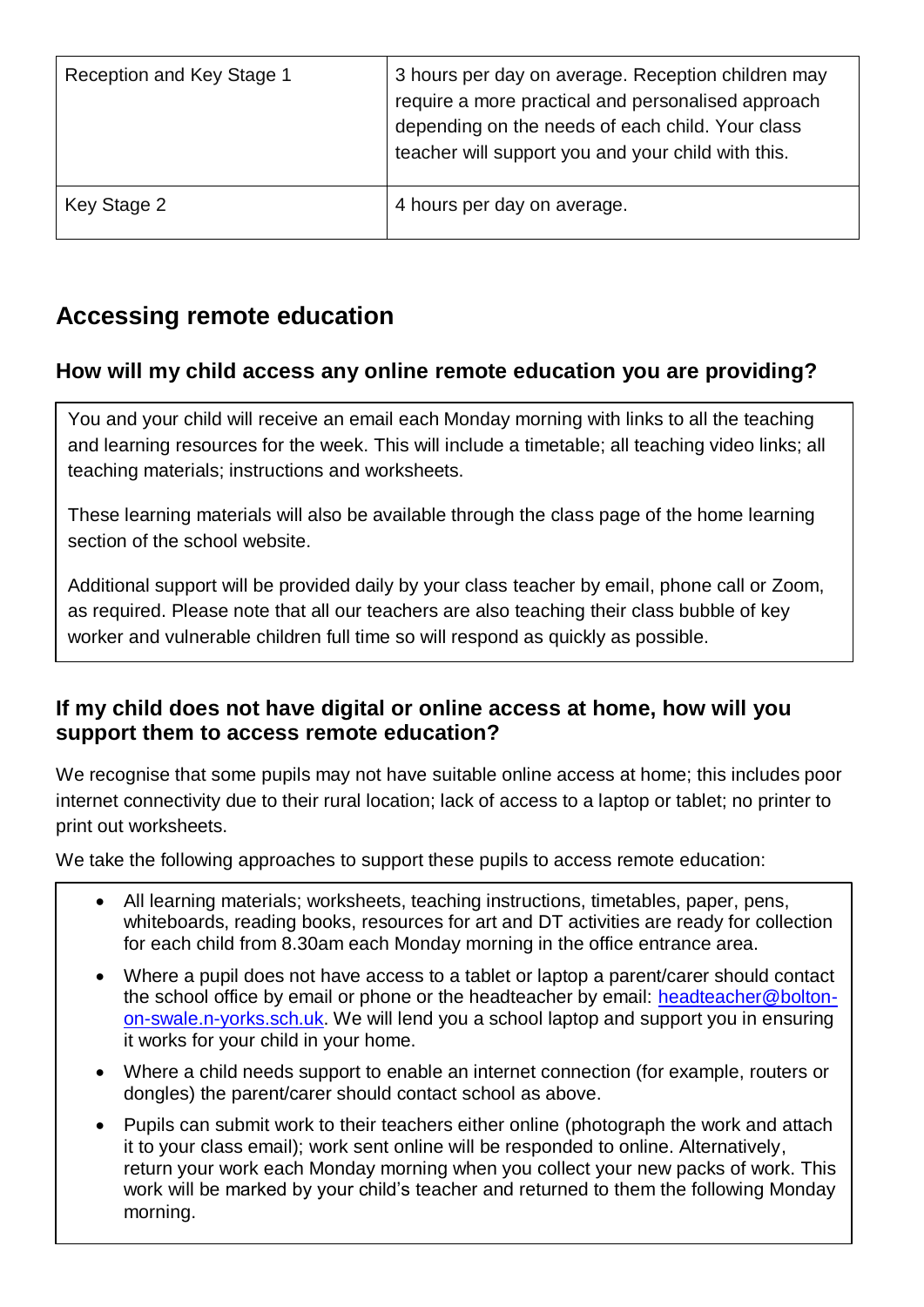## **How will my child be taught remotely?**

We use a combination of the following approaches to teach pupils remotely:

- Recorded teaching using videos on Espresso Discovery Education, White Rose Maths, BBC Teach, BBC Bitesize, Oak National Academy.
- Printed paper packs produced by teachers including worksheets and workbooks.
- Reading books provided by school and changed regularly.
- Websites supporting the teaching of specific subjects or areas, including video clips or sequences.
- Live teaching on Zoom (depending on age of pupils and the availability of staff to deliver this. In the current National lockdown all our teaching staff are in school full time teaching their class key worker and vulnerable children bubble. This limits their capacity to provide live teaching).

# **Engagement and feedback**

### **What are your expectations for my child's engagement and the support that we as parents and carers should provide at home?**

- We expect to work in partnership with parents and carers to support you and your child to engage positively with remote education.
- We expect your parental support to set routines and provide structure to support your child's education.
- We expect each child to return their work at least weekly for marking and feedback.

### **How will you check whether my child is engaging with their work and how will I be informed if there are concerns?**

- We expect each child to return their work at least weekly for marking and feedback.
- Where engagement is a concern, we will contact parents and carers directly by email or phone as appropriate. We may make socially distanced house visits by agreement.

### **How will you assess my child's work and progress?**

Our approach to feeding back on pupil work is as follows: